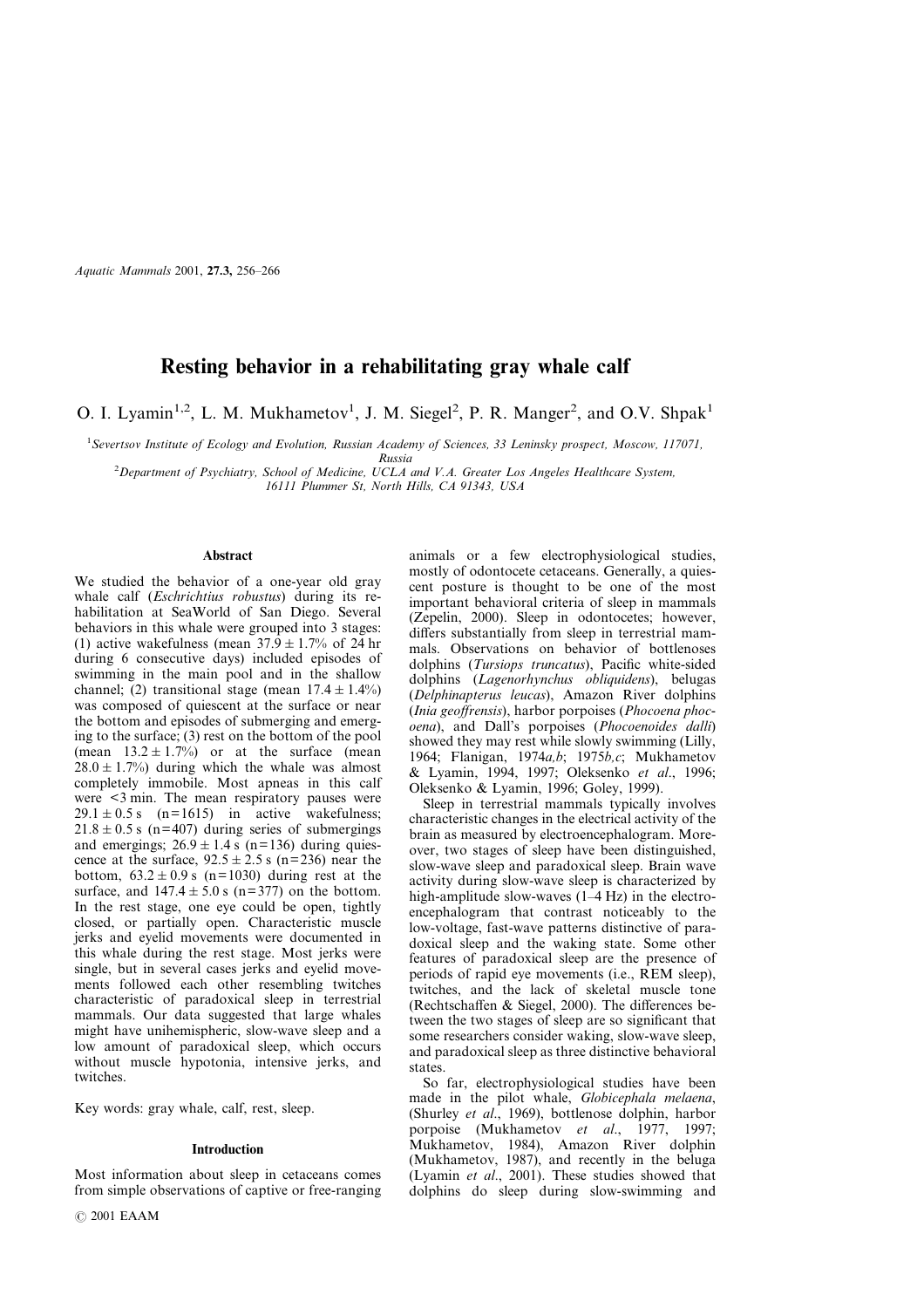exhibit 'unihemispheric' slow-wave sleep. That unihemispheric sleep is characterized by development of high-amplitude and low-frequency activity in one hemisphere of the brain (i.e., that hemisphere is asleep), while the other hemisphere is desynchronized and has low-amplitude and high-frequency activity.

The absence of typical polygraphic features of paradoxical sleep evidently is another intriguing feature of sleep in cetaceans (Mukhametov, 1984, 1987; Mukhametov *et al*., 1977, 1997). Since recent studies of sleep in primitive, egg-laying monotremes revealed that the platypus, *Ornithorhychus sp*., and echidna, *Tachyglossus sp*., exhibit a state resembling paradoxical sleep in terrestrial mammal (Siegel *et al*., 1996; 1999), cetaceans appear to be the only mammals in which paradoxical sleep does not occur. Nonetheless, behavioral observations of muscle jerks and body twitches in belugas (Flanigan, 1974*b*, 1975*b*; Lyamin *et al*., 1998), killer whales, *Orcinus orca*, (Flanigan, 1975*a*), bottlenose dolphins (Flanigan, 1974*a*; Mukhametov & Lyamin 1994, 1997), Pacific white-sided dolphins (Flanigan, 1975*b*; Nelson & Lein, 1994), and Amazon River dolphins (Oleksenko *et al*., 1996) suggested that paradoxical sleep might occur in cetaceans, despite the absence of electrophysiological evidence.

Much less is known about resting behavior in large whales. Some evidently rest quietly at and near the sea-surface and perhaps even at-depth (e.g., Robbins *et al.* 1998; Watkins *et al*., 1999). Here, we describe observations of rest and activity patterns in a California gray whale calf ('JJ'), *Eschrichtius robustus*, during rehabilitation at Sea-World of San Diego. Our goals were to describe the resting behavior and evaluate these behaviors for evidence of typical signs of paradoxical sleep.

## **Materials and Methods**

We recorded JJ's behavior on a video recorder (Panasonic AG-6730E) for 9 days in early March 1998 (6 consecutive days of recording, 3 days of no recording, and then 3 consecutive days of recording) from two underwater and three aerial cameras (Samsung and Panasonic, sensitivity 0.08– 0.15 Lux), which were connected to the recorder via a multiplexer (Panasonic WJ-FS20). JJ was approximately 14 months old during our observations. She was kept in a large pool (6400 m<sup>3</sup>, depth 3 to 12 m), where she spent most of the time in a shallow channel (approximately  $10 \times 10$  m and depth between 3 and 6 m) isolated from the larger pool complex by two lattice gates. When in the channel, she stayed mostly in the same location with her head pointed at one of the gates. This allowed us to choose the position for two underwater cameras on opposite sides of the channel so

that when her head rested at the surface it filled most of the frame and was clearly visible from both sides. When JJ laid on the bottom of the pool, we were able to see only the right-side of her head. The pool was illuminated during all night observations  $(1830 \text{ to } 0630 \text{ h})$  with two,  $500 \text{ W}$  lamps installed on the two sides of the channel. We habituated JJ to the lighting for three days before we began observations.

We observed and recorded JJ's behavior in real time when we reviewed the videotapes. We used the data from the first period (6 days) to characterize the amount of time she spent in different behavioral states. The data from the second period (3 days) were used to document eye state when JJ was resting. In the first stage of analysis, we documented all changes in her patterns of movements that lasted more than  $5 \text{ s}$ . Later, we excluded episodes  $\leq 20 \text{ s}$ , but considered all episodes of submergings and emergings. All these episodes were shorter than 20 s and signified transitions between the rest and wakefulness states (see Results). We also registered various features of JJ's activity, especially jerks of her head, body and appendages; the state of her eyes and eyelid movements when her eyes were clearly visible; and respirations.

#### **Results**

We identified several distinct behavioral patterns or styles of swimming and grouped them into three main stages: (1) active wakefulness (Fig 1A), (2) transitional stage (Fig 1B), and (3) rest (Fig. 1C). Most of the time JJ spent in the shallow channel. When JJ went to the main pool she usually made one cycle and then returned to the channel. However, JJ was not visible to our cameras when it was swimming in the main pool (*ca* 3.5% of the observation time), we always observed her and documented behavior.

She was awake and active (stage 1) about 33% to 45% (avg.=38%) of each 24-h period (Table 1). Activity then included swimming in the pool and in the channel, at various speeds and direction, and activities near the lattice gates. Both behavioral patterns were accompanied by different features of unambiguous behavioral activity: feeding, spinning, raising her head above water, rubbing on the walls or bottom of the pool, slapping her fluke or head on the surface, pushing the gates, loud exhalations, etc. Her eyes remained open and she often appeared to 'look at' humans near the pool. Most  $(75\%)$  of these episodes lasted less than 2 min, whereas only about 5% were longer than 5 min. On the other hand, some periods of activity, which included alternating episodes of swimming in the pool, in the channel or near the gates lasted more than 1 h (Fig 2A). The average duration of episodes of swimming in the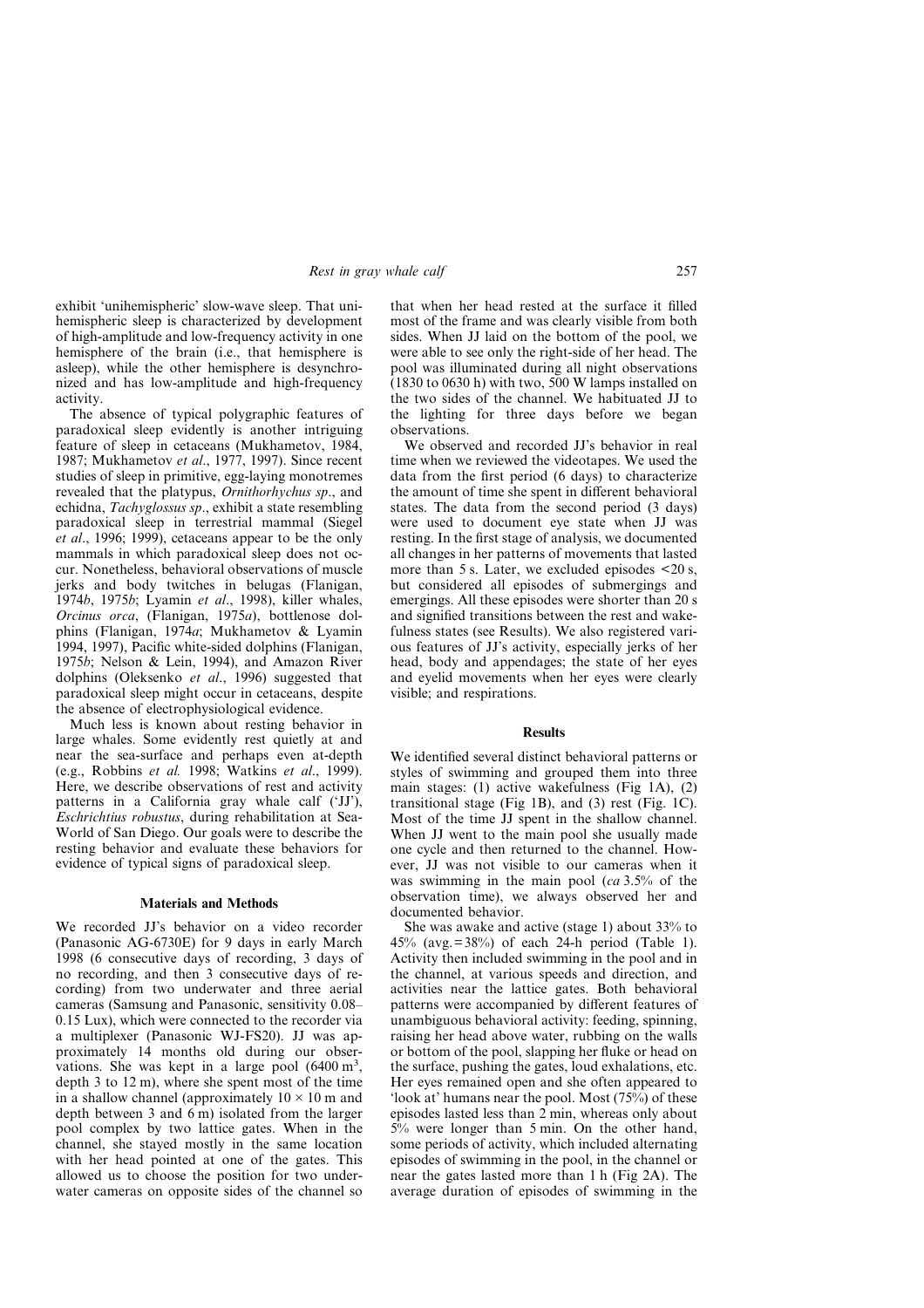

**Figure 1.** Main swimming styles and behavioral stages observed in JJ. (A)—swimming and feeding (stage 1, active wakefulness); (B)—quiescence at the surface and at the bottom (stage 2, transitional); (C)—rest at the surface and on the bottom (stage 3).

pool and activity near the gates (Table 2) were not different (Student's *t*-test, *P*>0.05), nor were the distributions of durations of these two types of episodes (chi-squared test, df=13; *P*>0.05).

The transitional stage (stage 2) included four different behavioral patterns, which occurred only in the channel. On average, this stage accounted for 17.4% of each 24-hr period (Table 1). A portion of this time, JJ stayed at the bottom of the pool (mean  $4.8 \pm 0.5\%$  of each 24-hr period) or near the surface (mean  $4.0 \pm 0.6%$ ). The mean durations (Table 2) and the distributions of episodes of these two types of swimming were very similar (chi-squared test,  $\chi^2$ =12.9, df=6,  $\chi^2$ <sub>0.05</sub>=12.6). During all these episodes, JJ either moved her head, fin or flukes at least once every 20 s. Her eyes typically were open when they were visible. These episodes were usually

followed by slow submerging or emerging (mean  $3.0 \pm 0.2$ %), which also were considered stage 2 episodes. Of all submerging or emerging episodes, 94% were  $\leq 20$  s and 80% between 9 and 15 s. Occasionally, submergings and emergings followed each other without being separated by episodes of quiescence near the surface or on the bottom (mean  $5.6 \pm 0.8\%$ ). These episodes lasted 21 to 463 s (Table 2). The distribution of durations of series of submergings and emergings differed significantly from the distributions of episodes of quiescence at the surface and near the bottom (chi-square test for both cases, df=7, *P*<0.001). Virtually every movement to the surface was accompanied by a breath. When series of submergings and emergings occurred, respiratory acts became more regular and sequential with brief inter-respiratory periods.

**Table 1.** Total duration of different patterns of behavior and activity and rest stages (mean and standard error) in 6 consecutive days in the gray whale (in  $%$  of 24-h)

|                                                 | Day of observations |                |      |      |      |      |                |
|-------------------------------------------------|---------------------|----------------|------|------|------|------|----------------|
| Pattern of behavior and stage                   |                     | $\overline{c}$ | 3    | 4    | 5    | 6    | Mean $\pm$ SE  |
| Swimming in the channel or in the pool          | 22.4                | 16.6           | 21.2 | 19.4 | 26.7 | 18.0 | $20.7 \pm 1.5$ |
| Activity near the gates                         | 22.8                | 16.6           | 17.4 | 16.1 | 12.7 | 17.3 | $17.2 \pm 1.3$ |
| Active wakefulness (stage 1)                    | 45.2                | 33.2           | 38.6 | 35.5 | 39.4 | 35.3 | $37.9 \pm 1.7$ |
| Emergings and submergings                       | 2.4                 | 3.8            | 3.1  | 3.4  | 2.7  | 2.7  | $3.0 \pm 0.2$  |
| Series of stereotypic emergings and submergings | 4.5                 | 7.2            | 7.3  | 7.5  | 3.7  | 3.5  | $5.6 \pm 0.8$  |
| Quiescence near the surface                     | 6.5                 | 4.5            | 2.7  | 3.2  | 4.3  | 2.4  | $4.0 \pm 0.6$  |
| Quiescence near the bottom                      | 5.1                 | 7.0            | 3.6  | 4.8  | 5.1  | 3.7  | $4.8 \pm 0.5$  |
| Transitional (stage 2)                          | 18.5                | 22.5           | 16.7 | 18.9 | 15.8 | 12.3 | $17.4 \pm 1.4$ |
| Rest at the surface (stage 3a)                  | 24.7                | 27.2           | 22.7 | 30.4 | 34.2 | 29.1 | $28.0 \pm 1.7$ |
| Rest on the bottom (stage 3b)                   | 8.5                 | 15.0           | 18.0 | 14.8 | 7.8  | 14.9 | $13.2 \pm 1.7$ |
| Rest (stage 3)                                  | 33.2                | 42.2           | 40.7 | 45.2 | 42.0 | 44.0 | $41.2 \pm 1.7$ |
| Unidentified                                    |                     | 2.1            | 4.0  | 0.4  | 2.8  | 8.4  | $3.5 \pm 1.1$  |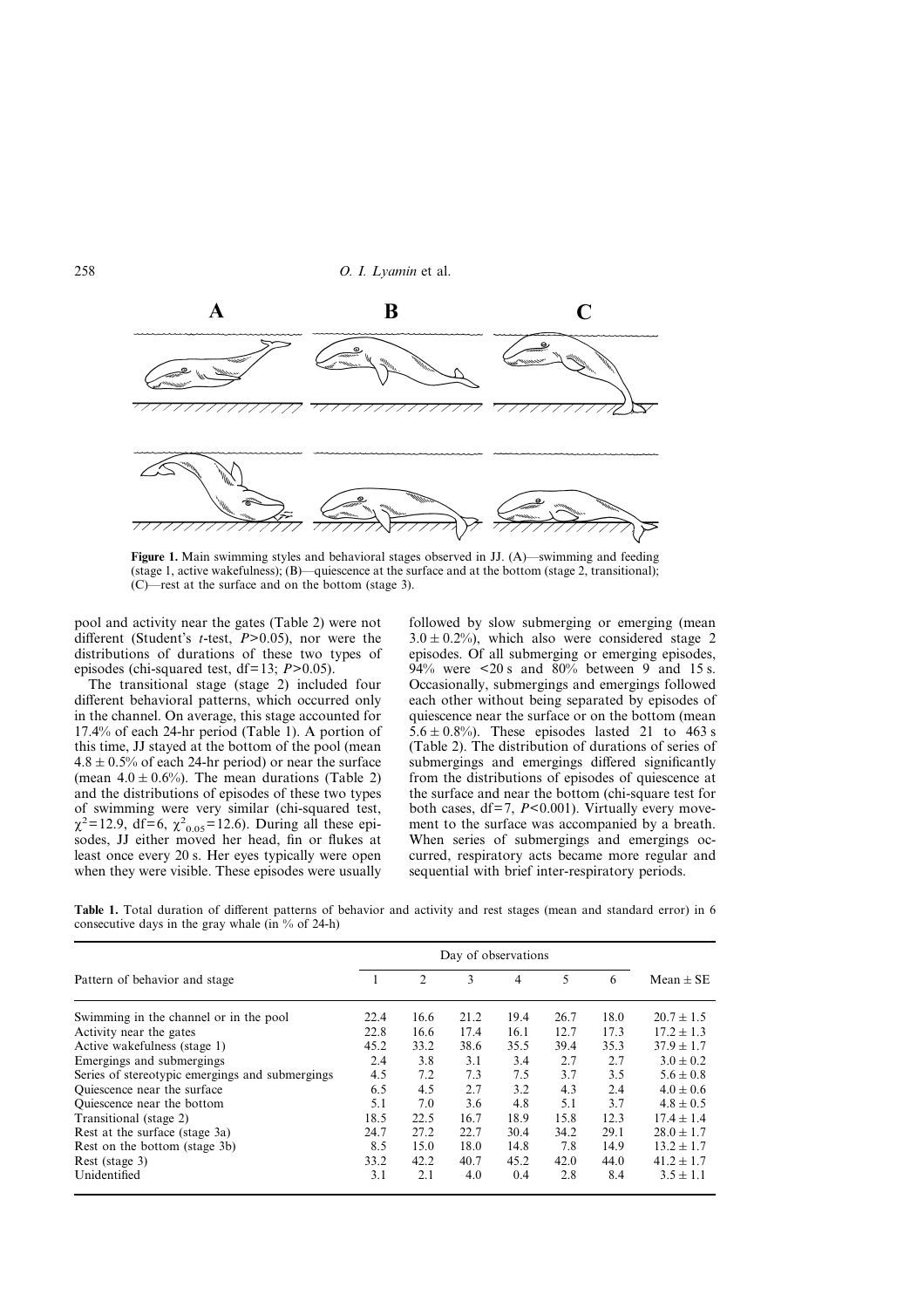|  | Rest in gray whale calf | 259 |
|--|-------------------------|-----|
|  |                         |     |

**Table 2.** Characteristic of activity and rest episodes in the gray whale (mean, standard error, median, mode and maximal duration of episodes are in seconds; number—the total number of episodes recorded in 6 consecutive days)

|                                                 | Statistical parameters |        |      |         |        |  |  |
|-------------------------------------------------|------------------------|--------|------|---------|--------|--|--|
| Pattern of behavior and stage                   | Mean $\pm$ SE          | Median | Mode | Maximum | Number |  |  |
| Swimming in the channel and in the pool         | $102 \pm 3$            | 77     | 40   | 911     | 943    |  |  |
| Activity near the gates                         | $122 \pm 5$            | 83     | 58   | 1235    | 728    |  |  |
| Quiescence near the surface                     | $58 \pm 2$             | 42     | 20   | 310     | 351    |  |  |
| Quiescence near the bottom                      | $57 \pm 2$             | 49     | 48   | 410     | 441    |  |  |
| Emergings and submergings                       | $11 + 1$               | 11     | 10   | 80      | 1328   |  |  |
| Series of stereotypic emergings and submergings | $69 \pm 2$             | 64     | 35   | 463     | 422    |  |  |
| Rest at the surface (stage 3a)                  | $363 \pm 36$           | 109    | 64   | 5935    | 400    |  |  |
| Rest on the bottom (stage 3b)                   | $115 \pm 2$            | 114    | 116  | 431     | 596    |  |  |

The rest stage (stage 3) included episodes when JJ was motionless at the surface (stage 3a) or on the bottom of the channel (stage 3b). This stage accounted for about 41% of each 24-hr period, on average (Table 1). These behaviors were not observed in the main pool. Either eye might be open, closed, or half-open. When resting at the surface, JJ clasped her pectoral fins tightly to her body while her flukes touched the bottom of the pool and were motionless. Practically all (96%) episodes of lying on the bottom lasted less than 3 min; the longest was 7 min (Table 2). Episodes of resting at the surface were distributed much more widely; 69% of them lasted less than 3 min and 14% were between 10 and 98 min. The distributions of the durations of stage 3a and stage 3b episodes differed significantly (df*=* 9, *P*<0.001).

JJ was usually awake and active between 0600 and 1800 hr (Fig. 2A) when she was being fed or when observing humans nearby. During these times, she alternated swimming in the main pool, in the channel or near the gates (stage 1) with periods of quiescence near the bottom (stage 2). She was also active between 1800 and 2200 hr, although less active than during the day. In some days, JJ was active at night. These periods did not evidently correlate with any particular changes around the pool complex (e.g., activity of people or sounds of killer whales coming from the nearby pool complex). The transitional stage (stage 2) was distributed evenly during each 24-hr period. Periods of rest at the surface (Fig. 2B) occurred typically in late afternoon and throughout the night, rarely between 0700 and 1700 hr. In contrast, episodes of rest on the bottom were evenly distributed over each 24-hr period except between 0600 and 0800 hr during the first daily feeding (Fig. 2C).

JJ's respiration patterns depended on her behavior stage (Fig. 3). We did not document respiratory events when she was in the main pool. Virtually all (90%) respiratory pauses during swimming in the pool or in the channel and activity near the gates lasted <1 min. The lengths of respiratory pauses during the two forms of active behavior were very similar and the distributions of pauses had maximums at 20–25 s. On the other hand, we found statistically significant difference in the distribution of respiratory pauses between these two styles of swimming  $(P<0.001, df=14)$ . It resulted from the presence of short (<5 s, loud exhalations) and long (>40 s) respiratory pauses, which occurred more often during swimming in the pool or in the channel (Fig. 3A).

In stage 2 (Fig. 3B), respiratory rate was most regular during series of submergings and emergings (82% of all documented pauses lasted between 10 and 25 s). Similar to stage 1, most respiratory pauses documented during quiescence at the surface (95% of all pauses) were shorter then 1 min. During episodes of quiescence near the bottom pauses became longer and 97% of all apneas were between 30 and 180 with a maximum between 60 and 90 s.

The longest respiratory pauses were recorded during the rest stage (Fig. 3C). When JJ was resting at the surface, the number of pauses shorter than 1 min dropped to 25% compared to more than 90% during active swimming (stage 1) and quiescence at the surface (stage 2). When JJ rested on the bottom, 65% of apneas were longer than 2 min (compared to 40% during rest at the surface). On the other hand, all but one of these apneas were <5 min with the longest lasted 460 s.

The mean respiratory pause (all pauses documented during 4 consecutive days) was  $29.1 \pm 0.5$  s  $(n=1615)$  in stage 1. In stage 2, the mean pause during a series of submergings and emergings was  $21.8 \pm 0.5$  s (n=407), during quiescence at the surface was  $26.9 \pm 1.4$  s (n=136), and during quiescence at the bottom was  $92.5 \pm 2.5$  s (n=236). In stage 3, the average pause was  $63.2 \pm 0.9$  s (n=1030) when JJ rested on the surface and was  $147.4 \pm 5.0$  s  $(n=377)$  when JJ rested on the bottom.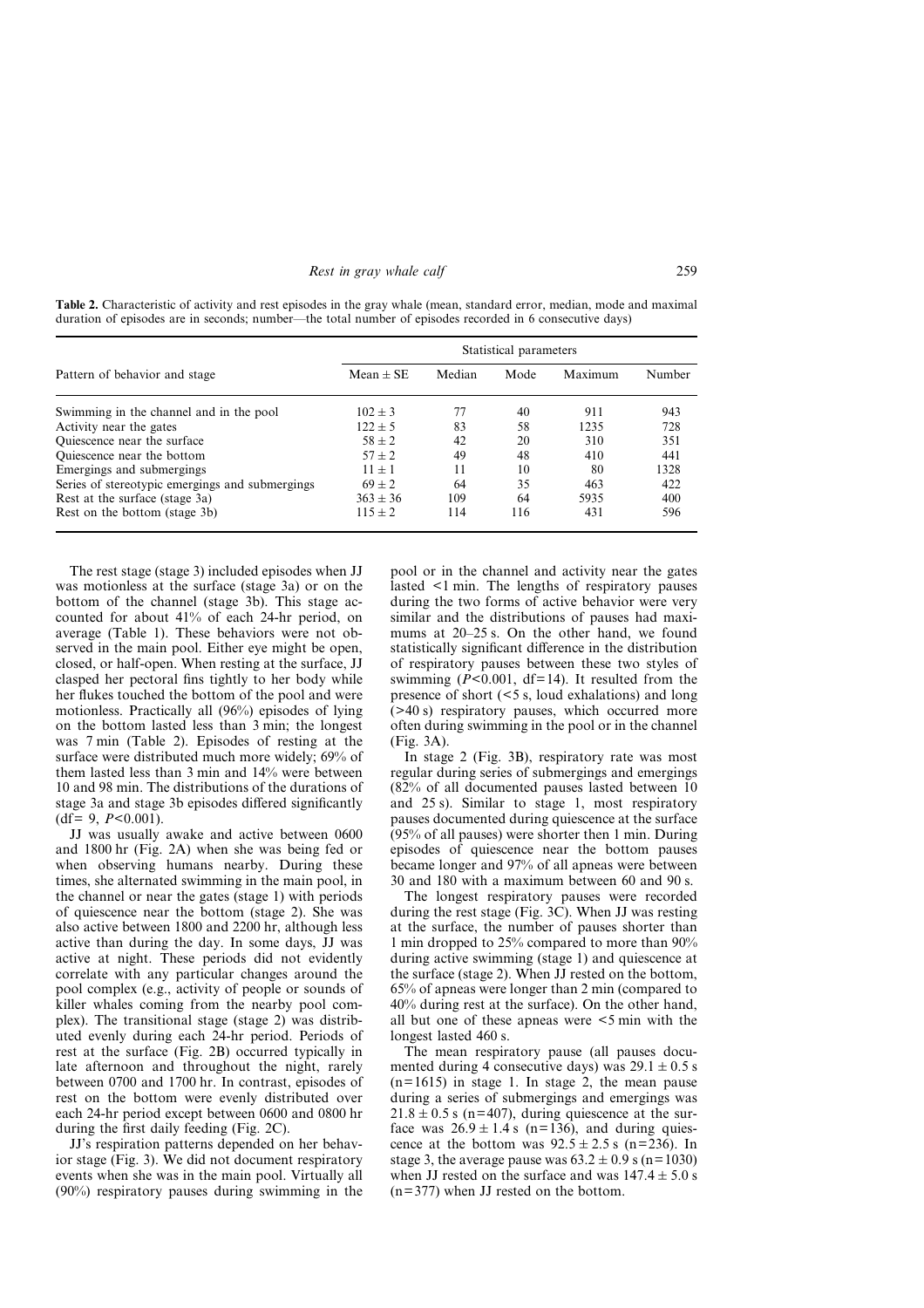

**Figure 2.** Distribution of active wakefulness and rest stages in the gray whale over the 24-hr period. The thin lines link the mean hourly values for 6 consecutive days. The thick lines—represent the average values for 6 days. (A)—active wakefulness (stage 1);  $(B)$ —rest at the surface (stage 3a), (C)—rest on the bottom (stage 3b).

It was not possible to observe both eyes continuously because the cameras were fixed in position at both sides of the channel. Therefore, we cannot quantify the time JJ spent in different eye states. However, our observations provided some information on the state of the eyes in this whale. When the eyes were visible in stages 1 and 2, they were usually open. Rarely, one or two eyes were closed and always for a short time. In stage 3, each eye could be open, closed, or in an intermediate (halfclosed) state independent of the state of the other eye. Figure 4 shows a representative episode of rest  $(0400-0600)$  hr) during which both eyes were visible for a significant amount of time (64% of the time) and the state of each eye was analyzed in real time second by second (a total of 1 hr and 17 min). As follows from this figure, at the beginning (0405– 0515 hr) and at the end (0540–0600 hr) of this episode the left eye was usually closed while the right eye was closed or in the intermediate state. In the middle of this rest period (0520–0540 hr) the situation was opposite-the right eye was closed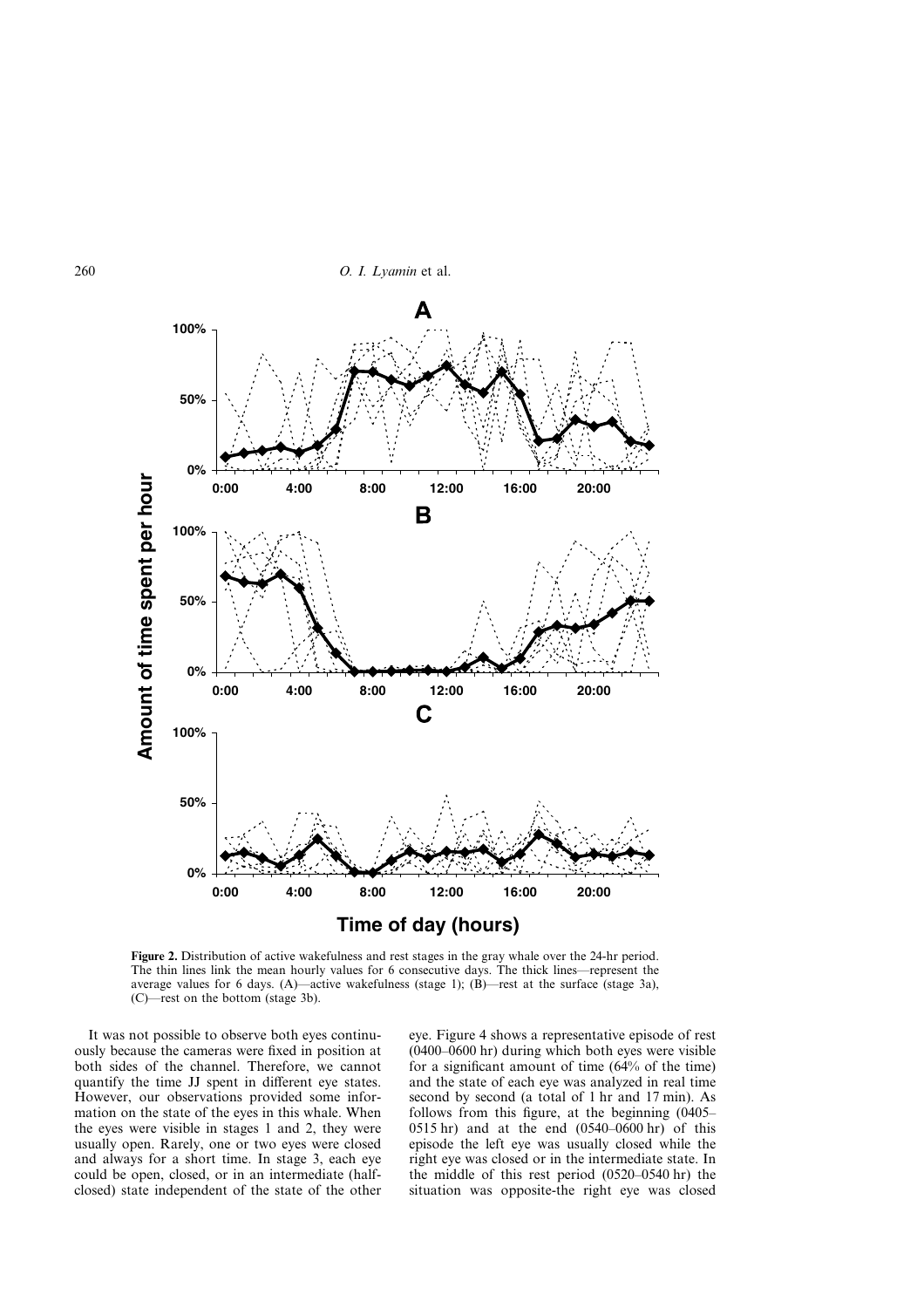

**Figure 3.** Distributions of respiratory pauses documented in different behavioral stages in the gray whale (as percentages of the total number of pauses documented in a given stage during two consecutive days). (A)—active wakefulness (stage 1);, (B)—transitional stage (2); (C)—rest (stage 3). Note that the percentages of pauses during swimming in the channel and in the pool and during quiescence at the bottom are expressed on the right side axis.

more often, while the left eye was mostly open or in intermediate state. Moreover, in her typical rest posture, JJ's right eye, which was usually facing the observation booth, was closed slightly less often (56% of this episode time) than her left eye (63%), which faced the wall of the pool. Episodes of bilateral eye closure in JJ usually lasted for half as long (32% of this episode time) as when both eyes were in asymmetrical stages (61%, Fig. 4).

Muscle jerks, body twitches, rapid eye movements and muscle hypotonia are features of paradoxical sleep in mammals. We documented some of these events in JJ when she rested at the surface and on the bottom of the channel. We counted 48 single jerks of the head, rarely the whole body, during the first six-day observation period. Most (85%) occurred when JJ rested at the surface (stage 3a), 90% at night. About 25% of them occurred at the end of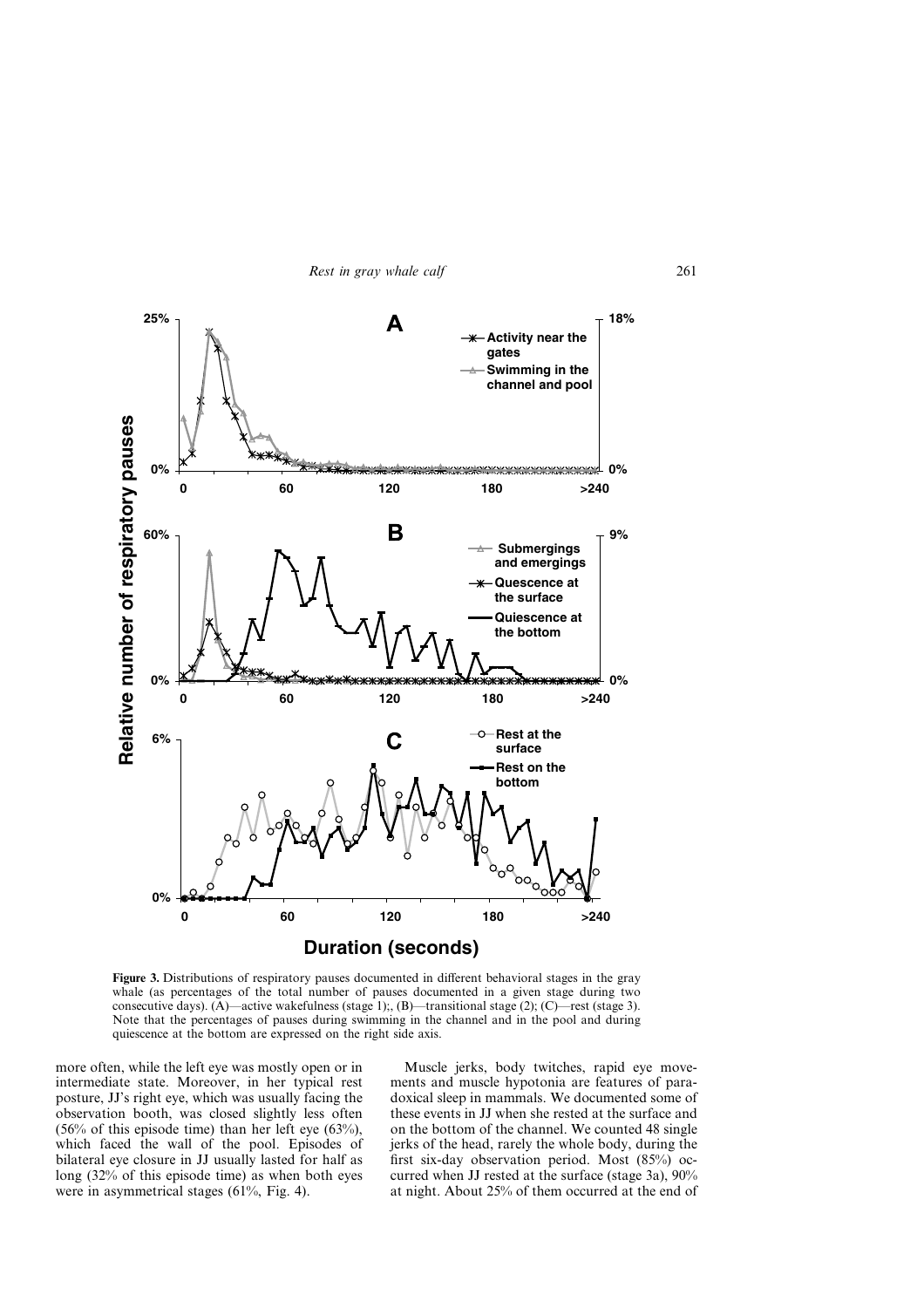

**Figure 4.** Simultaneous presentation of the state of both eyes and behavioral stage in JJ during a representative 3 hr night period. The state of eyes: O—open, I—intermediate and C—closed. The behavioral stage: 1—wakefulness, 2—transitional, 3a—rest at the surface, 3b—rest on the bottom.

rest episodes and they mostly were followed by episodes of active swimming in the pool or activity in the channel (wakefulness). The right eye, which we could see most of the time, was tightly closed or halfway open during 93% of all the head jerks observed. Most head jerks were single (43 of 48 or 90% of all jerks), only 5 (10%) occurred within 10 s of each other. There were two episodes of continuous head jerks over several seconds.

We observed eyelid movements when JJ was resting, though they were slower than in terrestrial mammals. We considered only those movements during which eyelids were tightly closed and were not followed by eye opening. Over the 6-day period we documented 131 single right eyelid movements and 34 series of such movements. In the last case, eyelids moved practically constantly during a period of 2 to 10 s and it was not possible to subdivide them into single movements. Both single eyelid movements and series were subdivided into 3 groups: slow (83% of all single and 15% of all series), fast (8% and 32%) and intermediate (9 and 53%). During slow movements, eyelids moved only in vertical directions up or down and then returned in the normal position. Each single movement lasted between 1 and 3 s. Fast movements were <1 s and the eyelids moved in all directions. These movements resembled jerks. The remaining movements could not be definitely classified as slow or fast. Serial movements lasted between 2 and 10 s and the average duration of all serial movements was  $4.9 \pm 0.4$  s (n=34).

During the analysis we chose eleven episodes, in which muscle jerks or twitches (at least one event) were accompanied by eyelid movements and then were followed by behavioral arousal (e.g., opening one eye, loud respiration or falling on the side). All these episodes were observed when the whale rested at the surface. They lasted between 2 and 12 s. The total duration of these episodes measuring between the first and the last phasic events was 51 s. The total duration of these episodes measuring between the first event and behavioral arousal was 85 s or 0.02% of the 24-hr period. During five of these episodes, JJ was slowly rolling on her side with both pectoral fins tightly pressed against her body and then stayed motionless at the surface for several sonds. All these episodes were followed by long episodes of swimming in the main pool and had the most resemblance with episodes of paradoxical sleep in terrestrial mammals.

### **Discussion**

JJ engaged in several distinct types of behavior, ranging from being unambiguously awake to resting at the surface or on the bottom of the pool, frequently almost completely immobile when she appeared to be sleeping. Quiescence at the surface ('hanging', 'floating') has been reported for several species of cetaceans in captivity (e.g., killer whales, Flanigan, 1975*a*; Pacific white-sided dolphins, Flanigan, 1975*b*; bottlenose dolphins, McCormick, 1969; Flanigan, 1974*a*; Mukhametov & Lyamin,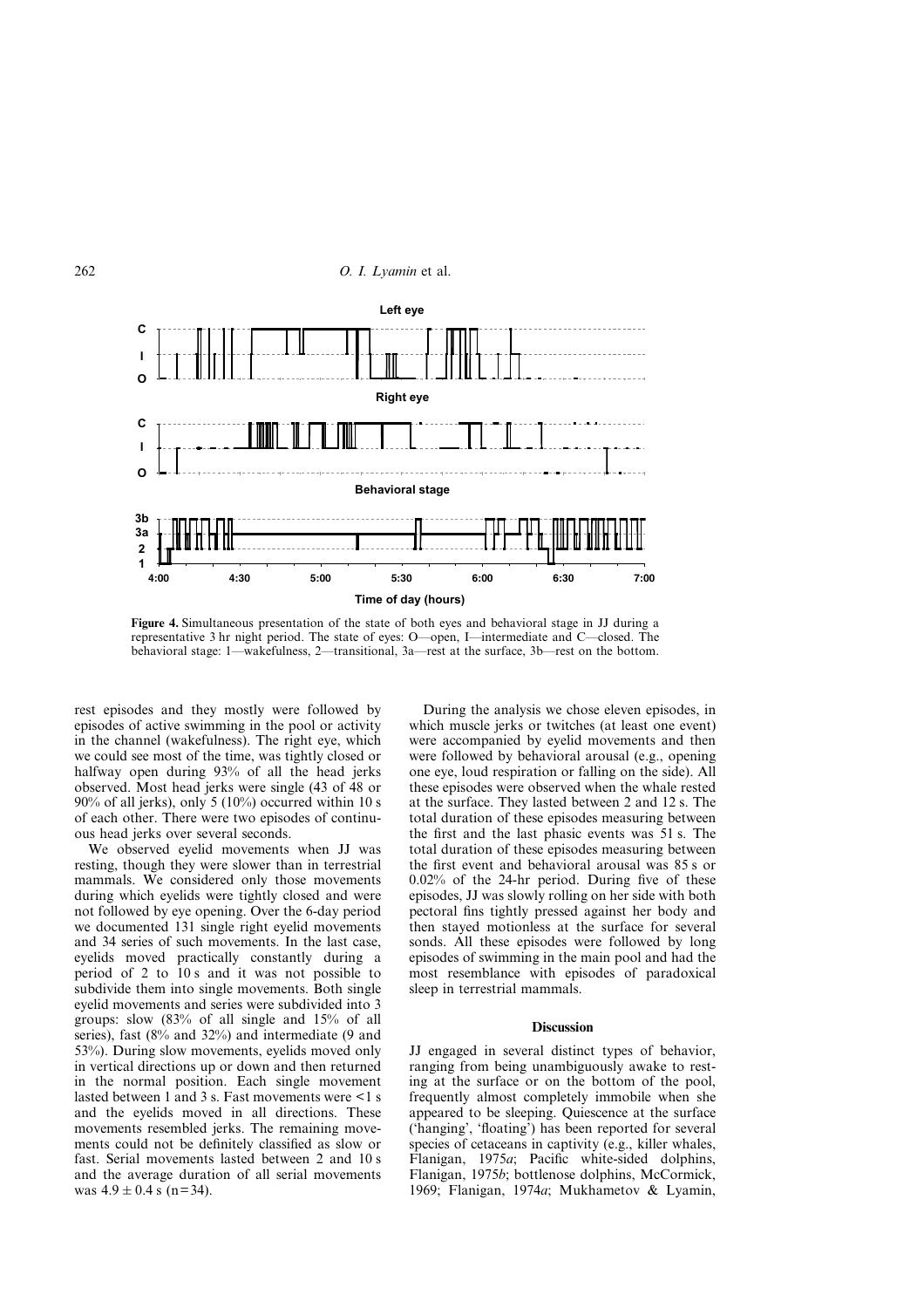1994, 1997; Chinese river dolphins; Renjun *et al*., 1994). Captive bottlenose dolphins spent between 4 and 53% of each 24-hr period (average of  $25 \pm 10\%$ for four dolphins) resting at the surface (Mukhametov & Lyamin, 1997). In the ocean, this type of behavior is probably less typical of bottlenose dolphins (Shane *et al*., 1986; Hanson & Defran, 1993). On the contrary, quiescence on the bottom has been observed only in a few captive cetaceans, including bottlenose dolphins (McCormick, 1969), Amazon River dolphins (Renjun *et al*., 1994) and in one beluga whale (Lyamin *et al*., 1998). Prolonged episodes of slowswimming, as it has been shown in electrophysiological studies (Mukhametov 1974; 1987), is another from of sleeping behavior in dolphins and porpoises. This behavior was observed, for example, in captive bottlenose dolphins (Mukhametov & Lyamin, 1997), Pacific white-sided dolphins (Flanigan, 1975*b*; Goley, 1999), belugas (Flanigan, 1974*b*, 1975*c*), harbor porpoises (Mukhametov, 1974; Oleksenko & Lyamin, 1996), and Amazon River dolphins (Oleksenko *et al*., 1996). In the wild, several odontocete species have been described to be engaged in a similar behavior—slow movements lacking behavioral components of evident activity (Klinowska, 1986; Shane *et al*., 1986). However, we never observed JJ behave that way.

There is minimal information on resting behavior of large whales. Some observations indicate that southern right whales (*Eubalaena australis*) and Mediterranean fin whales, *Balaenoptera physalus*, lie motionless at the surface (Cassini & Vila, 1990; F. Ricciardi *et al*., 2001). Sperm whales, *Physeter catadon*, can alternate long dives with periods near the surface, especially in daylight (Watkins *et al*., 1999). Humpback whales 'log' at the surface and perform long dives always emerging for breathing at the same place. Underwater observations indicated that they are frequently motionless during these long dives, suggesting that this form of behavior can be a resting behavior (Robbins *et al*., 1998; D. Mattila, P. Clapham, pers. comm.). Our observations of JJ collaborate these data, suggesting that large whales can sleep motionless at the surface and even at-depth.

Probably the most important difference between episodes of rest in JJ and those reported for dolphins and porpoises, was occasional long periods of almost complete immobility when she rested at the surface or on the bottom of the pool. These episodes occurred during respiratory pauses and lasted until the next respiration, when the whale needed to move to breathe. Even when resting at the surface, bottlenose dolphins and killer whales are never motionless more than a few seconds, but rather continue to move their fins and flukes

regularly (Flanigan, 1975*a*; Mukhametov, 1984; Mukhametov & Lyamin, 1997; Mukhametov *et al*., 1997). A beluga we observed in the Moscow dolphinarium spent between 49 and 73% of the night time lying on the bottom of the pool and presumably was asleep, but it was practically never completely immobile slightly moving its head and fins (Lyamin *et al*., 1998).

Therefore, unlike terrestrial mammals, which are mostly immobile during sleep (Zepelin, 2000), cetaceans can sleep both during swimming and while quiescent at the surface, at depth and even on the seabed. The data now available suggest that smaller cetaceans (porpoises and dolphins) sleep mostly or exclusively during swimming, while larger dolphins and whales sleep both during swimming and episodes of quiescence at the surface or at depth. This association between the size of cetaceans and sleeping behavior could be speciesspecific, related to their natural habits (e.g., inshore or oceanic species), or to their behavioral plasticity and capability for adaptation to captivity (Klinowska, 1986). In addition, we should not exclude the possibility that nearly continuous swimming in small porpoises could originate from the necessity to keep warm to compensate faster heat loss in comparison with larger whales. The data from JJ support this interpretation.

We found that JJ was active for about 38% and rested 41% of each 24-h period. Because she was entirely immobile during much of the rest stage, we think that she was indeed sleeping a significant portion of this time. However, because episodes of quiet wakefulness may not be distinguishable from episodes of slow-wave sleep in cetaceans (Mukhametov, 1984), these rest periods may not imply that JJ was sleeping the entire time. We cannot eliminate the possibility that JJ slept during a portion of the transitional stage (especially during emergings and submergings) because dolphins and porpoises have unilateral, slow-wave sleep when they surface to breathe, as well as during quiet stereotypic swimming (Mukhametov, 1984, 1987; Mukhametov *et al*., 1997). Moreover, long episodes of quiescence near the bottom (scored here as stage 2) might be short episodes of sleep as well. Then the potential sleep time in JJ could be as much up to 58% of each 24-hr period. On the other hand, as follows from Fig. 3, the distributions of apneas in JJ during rest at the surface and on the bottom included both short and long episodes. This suggests that each of these behaviors grouped in different stages (2 and 3) might represent both wakefulness and sleep. Episodes of rest at the surface (stage 3) accompanied by faster and more regular respiration (e.g., pauses <60 s composing the peak between 40 and 60 s in Fig. 3C) could be arousals. Episodes of rest on the bottom were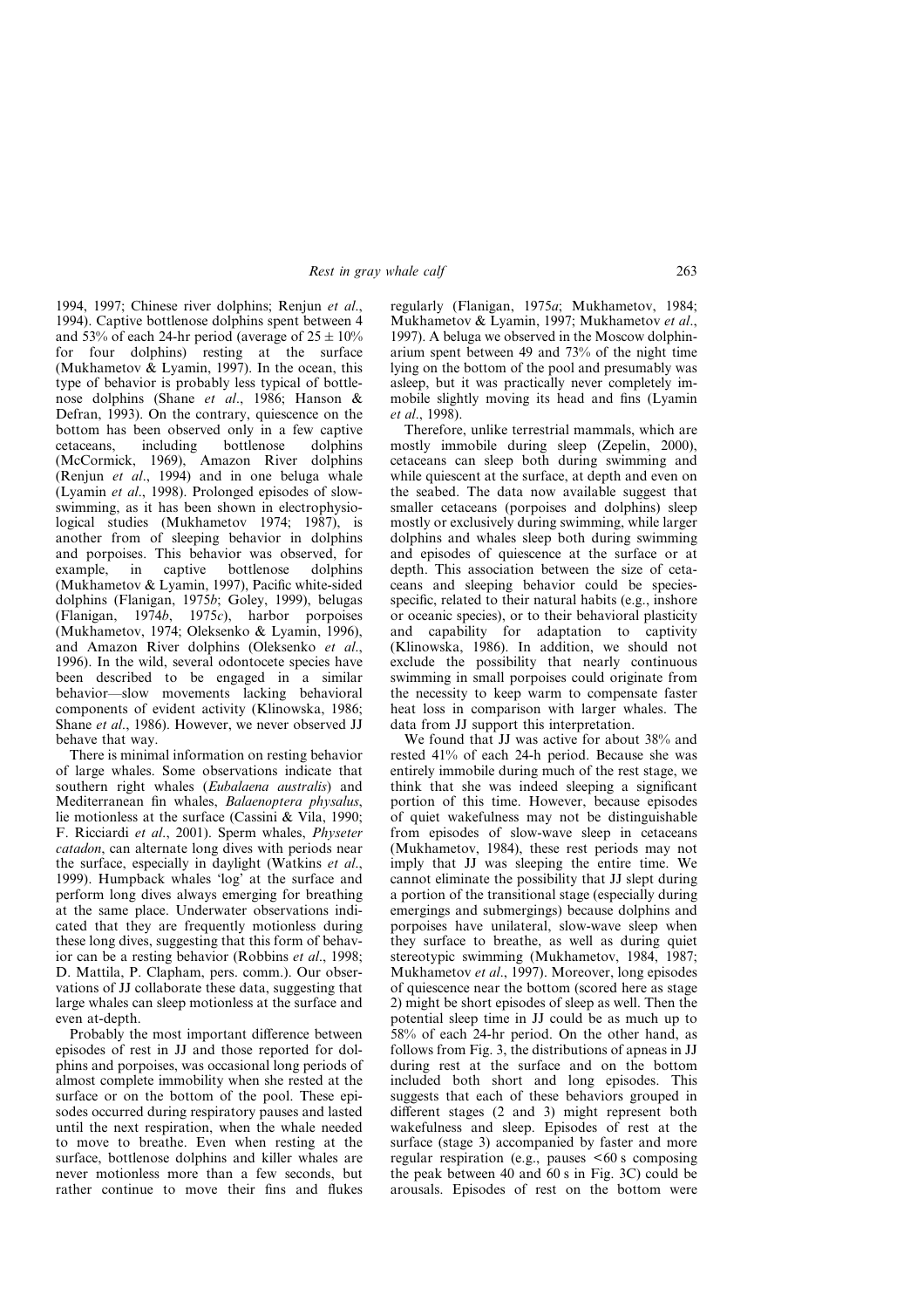evenly distributed over the 24-hr period and were present during the morning and daytime (0800 and 1600 hr; Fig. 2). At these times, JJ was maximally disturbed and did not rest at the surface. This suggests that most of these rest episodes represented wakefulness, but not sleep. If that is the case, then at least 33% of the quiescence and rest on the bottom and 21% of the rest at the surface should be excluded from the total rest time. This would decrease the potential sleep time in JJ from to 41% to 29% per 24 hr. Therefore, while according to our estimations JJ rested on average 41% of each 24-hr period, she might sleep up to 29–58% of each day.

We observed that JJ was awake and active mostly during the day and rested mostly at night (Fig. 2). Active wakefulness occurred during the day period, and rest mainly at night. Both in electrophysiological and behavioral studies, captive bottlenose dolphins have been observed sleeping in the afternoon and then again at night (Mukhametov & Lyamin, 1997; Mukhametov *et al*., 1997). However, on some days JJ rested at the surface in the afternoon we did not see an evident afternoon napping. We think that this pattern of diurnal activity in JJ was related to patterns of human presence and activity near the pool. Almost every morning, a transition from rest to activity in JJ's behavior corresponded with an increase in noise associated with nearby preparation of her food. Consequently, we think that the nighttime rest period might have been longer if not interrupted by this activity. It is likely that afternoon napping would have been more prominent if had she been less disturbed during these hours.

JJ's breathing patterns were similar during periods of active wakefulness and most of the transitional stage (excluding quiescence at the surface), but it became more irregular during rest when longer respiratory pauses alternated with periods of ventilation, even while she rested at the surface. This pattern is typical for belugas (Lyamin *et al*., 1998) and phocid seals (for review see, Castellini, 2001), which sleep both at the surface and while submerged. But the respiratory pauses of some other dolphins and porpoises that continue to swim while sleeping are usually <1 min (e.g., Mukhametov, 1984; Mukhametov & Lyamin, 1997). The fact that JJ did not exhibit long apneas (majority were <5 min) may be explained by young age and that she was accustomed to rest in the shallow channel.

We observed that JJ often alternated between closing one eye or the other during rest periods, similar to what was reported for other cetaceans. During our observations, JJ always rested with her right eye oriented toward the observation booth. Moreover, the right eye was more often observed open than the left eye, which was facing the wall of the channel. Earlier it was suggested that dolphins

might scan the environment with one eye open while sleeping (Lilly, 1964; McCormick, 1969). Several behavioral (Oleksenko *et al*., 1996; Mukhametov & Lyamin, 1994; 1997; Goley, 1999) and several electrophysiological (Mukhametov *et al*., 1997; S. Ridgway, pers. comm.) studies provided some evidences supporting this hypotheses. Recently, we recorded electroencephalogram and simultaneously documented the state of both eyes in one white whale. We found that the eye contralateral to the sleeping hemisphere during unihemispheric sleep was typically closed or in an intermediate (half-closed) state and the ipsilateral eye was mostly open (Lyamin *et al*., 2001). This finding is the experimental confirmation the idea that unihemispheric sleep is a neurophysiological mechanism underlying visual monitoring of the environment during sleep in cetaceans. Therefore, we think that our observations of JJ's behavior (specifically, the presence of episodes of unilateral eye closure) suggest that unihemispheric sleep may occur in Mysticeti, as it does in Odontoceti whales. We make this suggestion because asymmetrical eye state appears to be closely associated with electroencephalogram asymmetry, not only in cetaceans, but in some pinnipeds (Lyamin & Chetyrbok, 1992) and birds (for review see Rattenborg *et al*., 2000).

Muscle jerks during sleep have been observed in several species of captive cetaceans (Flanigan, 1974*a*, 1974*b*, 1975*a*, 1975*b*; Mukhametov & Lyamin, 1994; 1997; Nelson & Lein, 1994; Oleksenko *et al*., 1996; Lyamin *et al*., 1998). Although the number of jerks and their characteristics can vary substantially among species (e.g., 48 jerks per 6 days for JJ; 100–180 jerks per night for the beluga whale, Lyamin *et al*., 1998), there are some apparent similarities. Jerks appeared to be related to resting behavior and occurred in prolonged rest episodes, usually at night. Some jerks occasionally follow other jerks, and resemble twitches. Jerks often were followed by behavioral activity or arousal which is consistent with the fact that paradoxical sleep in terrestrial mammals always follows slow-wave sleep (immobility) and is terminated by behavioral or electroencephalographic arousal (Zepelin, 2000). Therefore, some arguments obviously favor the hypothesis that paradoxical sleep is present in cetaceans, but in a modified form and in a significantly reduced amount, and this stage is not accompanied by intense phasic jerks as it takes place in most terrestrial mammals. Our data from JJ support this idea (specifically a low number of jerks during the rest stage compared to most terrestrial mammals). On the other hand, it is known that jerks during sleep in humans and animals can represent normal phasic muscle activity. They are typically present at sleep onset or during partial arousal from sleep. The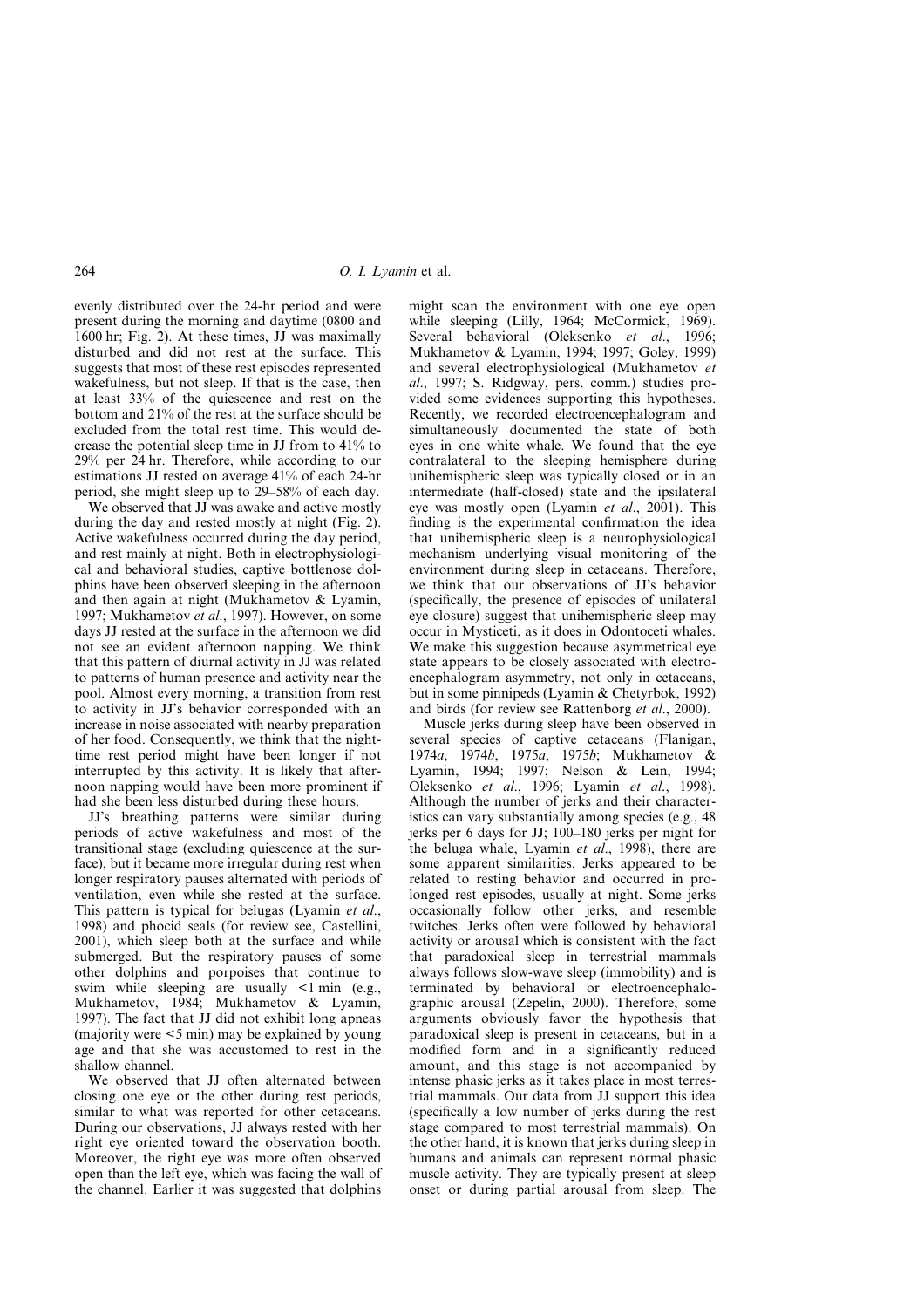number of jerks decreases as slow-wave sleep deepens and then they reappear in paradoxical sleep or shortly before it (Carskadon & Dement, 2000). Both hypotheses need to be verified in future electrophysiological studies and observations of sleep and resting behavior in Cetaceans.

To summarize, our observations of JJ provided some additional information on the resting behavior of large whales. These findings suggested that, similar to other studied cetaceans (mostly Odontoceti), Mysticeti whales: (1) can sleep both at the surface and at depth; (2) likely have unihemispheric, slow-wave sleep and; (3) might have a small amount of paradoxical sleep, which occurs without pronounced muscle hypotonia and intensive jerks and twitches.

### **Acknowledgments**

Our research was supported by the Medical Research Service of the Veterans Administration, USPHS grant NS32819 and by Utrish Dolphinarium Ltd. We thank Dr. J. McBain who helped facilitate our observations on JJ, and the staff of Sea World of San Diego for their help through the study. We also thank Drs. P. J. Clapham, D. K. Mattila and F. Ricciardi for sharing their observations on humpback and fin whales. We are also thankful to Drs. B. Stewart and M. Eiland for their comments, which significantly improved the final version of manuscript.

#### **Literature Cited**

- Castellini, M. A. (2001) Sleep in aquatic mammals. In: D. Carley & M. Radulovacki (eds.). Animal models of sleep related breathing disorder. *Lung Biology in Health and Disease*. Marcel-Dekker (in press).
- Carskadon, M. A. & Dement, W. C. (2000) Normal human sleep: an overview. In: M. H. Kryger, T. Roth and W. C. Dement (eds.). *Principles and Practice of Sleep Medicine*, pp. 15–25. Saunders Company, Philadelphia.
- Cassini, M. H. & Vila, B. L. (1990) Cluster analysis of group types in southern right whale (*Eubalaena australis*). *Mar. Mamm. Sci.* **6,** 17–24.
- Flanigan, W. F. (1974*a*) Nocturnal behavior of small cetaceans. I. The bottlenose porpoise, *Tursiops truncatus*. *Sleep Res.* **3,** 84.
- Flanigan, W. F. (1974*b*) Nocturnal behavior of small cetaceans. II. The beluga whale, *Delphinapterus leucas*. *Sleep Res.* **3,** 85.
- Flanigan, W. F. (1975*a*) More nocturnal observations of captive, small cetaceans. I. The killer whale, *Orcinus orca*. *Sleep Res.* **4,** 139.
- Flanigan, W. F. (1975*b*) More nocturnal observations of captive, small cetaceans. II. The Pacific white-sided dolphin, *Lagenorhynchus obliquidens*. *Sleep Res.* **4,** 140.
- Flanigan, W. F. (1975*c*) More nocturnal observations of captive, small cetaceans. III. Further study of the beluga whale, *Delphinapterus leucas*. *Sleep Res.* **4,** 141.
- Goley, P. G. (1999) Behavioral aspects of sleep in Pacific white-sided dolphins (*Lagenorhynchus obliquidens*, Gill 1866). *Mar. Mamm. Sci.* **15,** 1054–1064.
- Hanson, M. T. & Defran R. H. (1993) The behavior and feeding ecology of the Pacific Coast bottlenose dolphin, *Tursiops truncatus*. *Aquatic Mammals* **19,**  $127 - 142$
- Klinowska, M. (1986) Diurnal rhythms in cetaceans—a review. *Rept. Int. Whal.Comm.* **8,** 75–88.
- Lilly, J. C. (1964) Animals in aquatic environments: Adaptation of mammals to the ocean. In: D. B. Dill (ed.). *Handbook of Physiology – Environment,* pp. 741– 747. American Physiology Society: Washington, D.C.
- Lyamin, O. I., Mukhametov, L. M., Siegel, J. M., Nazarenko, E. A., Polyakova, I. G. & Shpak O. V. (2001) Correlation between 'unihemispheric' slow-wave sleep and the state of eyes in a beluga whale. *Sleep.* **15,**  $40 - 41$
- Lyamin, O. I. & Chetyrbok, I. S. (1992) Unilateral EEG activation during sleep in the Cape fur seal, *Arctocephalus pusillus*. *Neurosci. Lett.* **143,** 263–266.
- Lyamin, O. I., Shpak, O. V., Nazarenko, E. A. & Mukhametov, L. M. (1998) Behavioral signs of paradoxical sleep in the beluga whale. *J. Sleep Res.* **7,**  $(supplement 2)$ , 166.
- McCormick, J. G. (1969) Relationship of sleep, respiration and anesthesia in the porpoise: a preliminary report. *Proc. Nat. Acad. Sci.* **62,** 697–703.
- Mukhametov, L. M. (1984) Sleep in marine mammals. *Exper. Brain Res.* **8,** 227–238.
- Mukhametov, L. M. (1987) Unihemispheric slow-wave sleep in the Amazonian River dolphin, *Inia geoffrensis*. *Neurosci. Lett.* **79,** 128–132.
- Mukhametov, L. M. & Lyamin, O. I. (1994) Rest and active states in bottlenose dolphins (*Tursiops truncatus*). *J. Sleep Res.* **3** (supplement 3), 174.
- Mukhametov, L. M. & Lyamin, O. I. (1997) The Black Sea bottlenose dolphin: the conditions of rest and activity. In: V. E. Sokolov & E.V. Romanenko (eds.). *The Black Sea Bottlenose Dolphin*, pp. 650–668. Nauka, Moscow (in Russian).
- Mukhametov, L. M., Supin, A. Y. & Polyakova, I. G. (1977) Interhemispheric asymmetry of the electroencephalographic sleep patterns in dolphins. *Brain Res.* **134,** 581–584.
- Mukhametov, L. M., Oleksenko, A. I. & Polyakova, I. G. (1997) The Black Sea Bottlenose Dolphin: the Structure of Sleep. In: V. E. Sokolov & E. V. Romanenko (eds.). *The Black Sea Bottlenose Dolphin,* pp. 492–512. Nauka, Moscow (in Russian).
- Nelson, D. L. & Lein, J. (1994) Behavior pattern of two captive Atlantic white-sided dolphins, *Lagenorhynchus acutus*. *Aquatic Mammals* **20,** 1–10.
- Oleksenko, A. I. & Lyamin, O. I. (1996) Rest and activity states in female and baby harbor porpoise (*Phocoena phocoena*). *J. Sleep Res.* **5** (supplement 1), 318.
- Oleksenko, A. I., Chetyrbok, I. S., Polyakova, I. G. & Mukhametov, L. M. (1996) Rest and active states in Amazonian dolphins. In: V. E. Sokolov (ed.). *The Amazonian Dolphin,* pp. 257–266. Nauka, Moscow.
- Rattenborg, N. C., Amlaner, C. J. & Lima, S. L. (2000) Behavioral, neurological and evolutionary perspectives on unihemispheric sleep. *Neurosci. Biobehav. Rev.* **24,** 817–842.